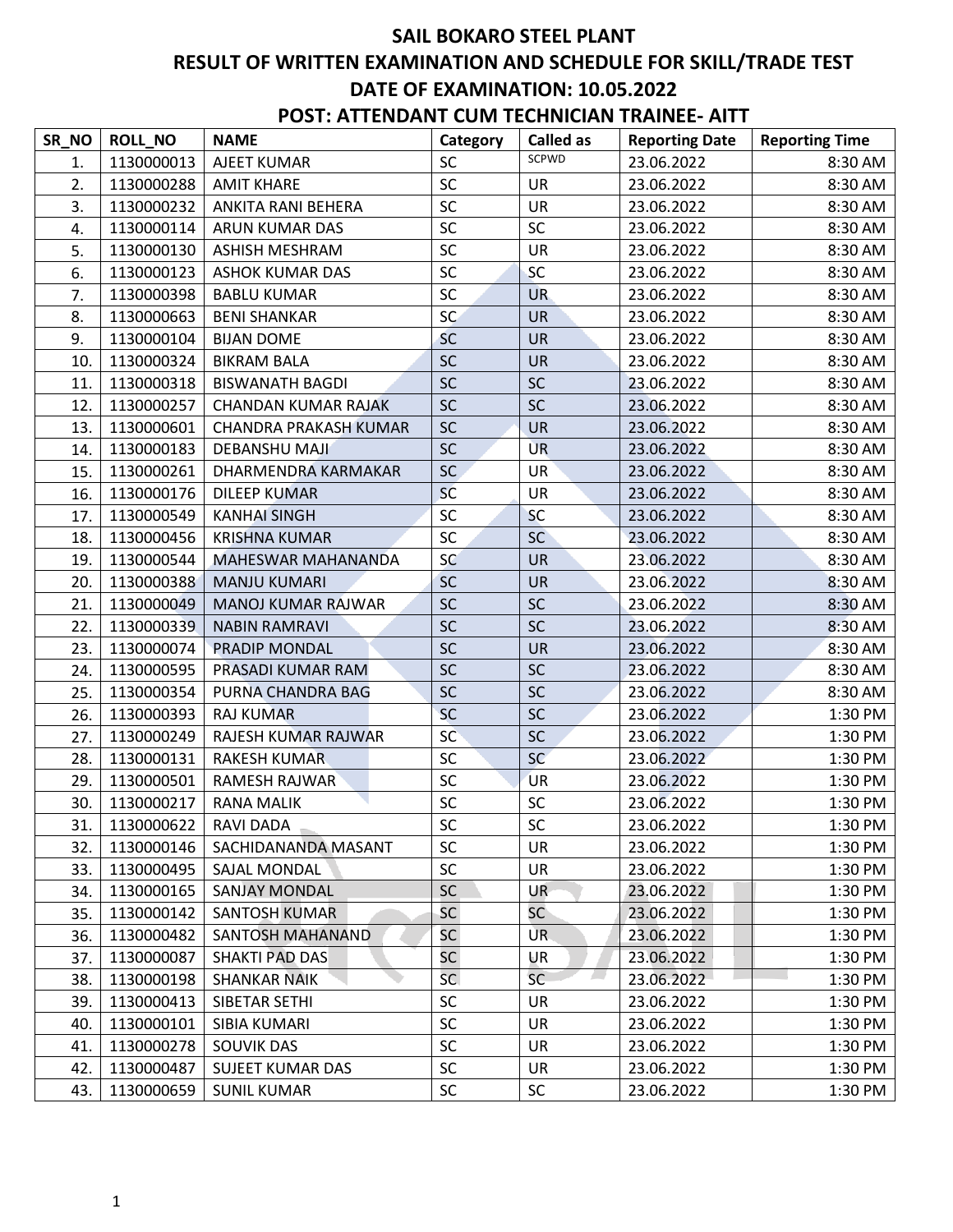| <b>POST: ATTENDANT CUM TECHNICIAN TRAINEE- AITT</b> |  |
|-----------------------------------------------------|--|
|-----------------------------------------------------|--|

| SR_NO | <b>ROLL NO</b> | <b>NAME</b>                 | Category  | <b>Called as</b> | <b>Reporting Date</b> | <b>Reporting Time</b> |
|-------|----------------|-----------------------------|-----------|------------------|-----------------------|-----------------------|
| 44.   | 1130000649     | <b>SUNITA KUMARI</b>        | <b>SC</b> | <b>UR</b>        | 23.06.2022            | 1:30 PM               |
| 45.   | 1130000201     | <b>SUSHIL KUMAR DAS</b>     | SC        | SC               | 23.06.2022            | 1:30 PM               |
| 46.   | 1130000254     | SWETA KUMARI SHAW           | SC        | <b>UR</b>        | 23.06.2022            | 1:30 PM               |
| 47.   | 1130000541     | <b>UDE RAM</b>              | SC        | SC               | 23.06.2022            | 1:30 PM               |
| 48.   | 1130000581     | <b>UMRA DOME</b>            | SC        | SC               | 23.06.2022            | 1:30 PM               |
| 49.   | 1130000119     | <b>VIJAY KUMAR</b>          | SC        | <b>UR</b>        | 23.06.2022            | 1:30 PM               |
| 50.   | 1130000247     | <b>VIJAY KUMAR RAJWAR</b>   | SC        | <b>UR</b>        | 23.06.2022            | 1:30 PM               |
| 51.   | 1130000387     | <b>VISHNU BADAIK</b>        | SC        | <b>UR</b>        | 24.06.2022            | 8:30 AM               |
| 52.   | 1130000113     | <b>AKLESH MAJHI</b>         | <b>ST</b> | <b>UR</b>        | 24.06.2022            | 8:30 AM               |
| 53.   | 1130000218     | AMAN LAMGA                  | <b>ST</b> | <b>ST</b>        | 24.06.2022            | 8:30 AM               |
| 54.   | 1130000608     | AMARDEEP HANSDA             | <b>ST</b> | <b>ST</b>        | 24.06.2022            | 8:30 AM               |
| 55.   | 1130000566     | ANIL KUMAR HEMBROM          | <b>ST</b> | <b>ST</b>        | 24.06.2022            | 8:30 AM               |
| 56.   | 1130000598     | ANIL KUMAR MURMU            | <b>ST</b> | <b>ST</b>        | 24.06.2022            | 8:30 AM               |
| 57.   | 1130000338     | <b>ASHOK KUMAR LAKRA</b>    | <b>ST</b> | <b>ST</b>        | 24.06.2022            | 8:30 AM               |
| 58.   | 1130000470     | <b>BIMAL EKKA</b>           | <b>ST</b> | <b>ST</b>        | 24.06.2022            | 8:30 AM               |
| 59.   | 1130000241     | <b>BULU KISAN</b>           | <b>ST</b> | UR               | 24.06.2022            | 8:30 AM               |
| 60.   | 1130000258     | <b>CHARAN SINGH MUNDARI</b> | <b>ST</b> | <b>ST</b>        | 24.06.2022            | 8:30 AM               |
| 61.   | 1130000171     | <b>CHIMAN LAL RAWATE</b>    | <b>ST</b> | <b>ST</b>        | 24.06.2022            | 8:30 AM               |
| 62.   | 1130000618     | DHANESHWAR MANJHI           | <b>ST</b> | <b>ST</b>        | 24.06.2022            | 8:30 AM               |
| 63.   | 1130000557     | <b>DHARMENDRA KUMAR</b>     | <b>ST</b> | <b>UR</b>        | 24.06.2022            | 8:30 AM               |
| 64.   | 1130000021     | DIPAN CHANDRA MANJHI        | <b>ST</b> | ST-PWD           | 24.06.2022            | 8:30 AM               |
| 65.   | 1130000329     | <b>DURGA PRASAD</b>         | <b>ST</b> | <b>ST</b>        | 24.06.2022            | 8:30 AM               |
| 66.   | 1130000322     | <b>FELIX KINDO</b>          | <b>ST</b> | <b>UR</b>        | 24.06.2022            | 8:30 AM               |
| 67.   | 1130000587     | <b>GULSAN KINDO</b>         | <b>ST</b> | <b>UR</b>        | 24.06.2022            | 8:30 AM               |
| 68.   | 1130000466     | <b>LAL DEV MANJHI</b>       | <b>ST</b> | <b>ST</b>        | 24.06.2022            | 8:30 AM               |
| 69.   | 1130000571     | <b>LALDEO MANJHI</b>        | <b>ST</b> | <b>UR</b>        | 24.06.2022            | 8:30 AM               |
| 70.   | 1130000138     | <b>LEELA SURIN</b>          | <b>ST</b> | <b>ST</b>        | 24.06.2022            | 8:30 AM               |
| 71.   | 1130000246     | MANOJ MANJHI                | <b>ST</b> | <b>ST</b>        | 24.06.2022            | 8:30 AM               |
| 72.   | 1130000348     | <b>MUKESH EKKA</b>          | <b>ST</b> | <b>UR</b>        | 24.06.2022            | 8:30 AM               |
| 73.   | 1130000442     | <b>NARAYAN</b>              | <b>ST</b> | <b>UR</b>        | 24.06.2022            | 8:30 AM               |
| 74.   | 1130000611     | NIRANJAN KUJUR              | ST        | UR               | 24.06.2022            | 8:30 AM               |
| 75.   | 1130000565     | PARMESHWAR MANJHI           | <b>ST</b> | ST               | 24.06.2022            | 8:30 AM               |
| 76.   | 1130000489     | PASCAL MINZ                 | <b>ST</b> | <b>ST</b>        | 24.06.2022            | 1:30 PM               |
| 77.   | 1130000136     | POSHAN SINGH                | <b>ST</b> | ST.              | 24.06.2022            | 1:30 PM               |
| 78.   | 1130000646     | <b>PRAWEEN EKKA</b>         | <b>ST</b> | <b>UR</b>        | 24.06.2022            | 1:30 PM               |
| 79.   | 1130000422     | PREMCHAND MANJHI            | <b>ST</b> | ST.              | 24.06.2022            | 1:30 PM               |
| 80.   | 1130000223     | RAJENDRA MAJHI              | <b>ST</b> | UR               | 24.06.2022            | 1:30 PM               |
| 81.   | 1130000023     | <b>RAMJEET MANJHI</b>       | ST.       | <b>ST</b>        | 24.06.2022            | 1:30 PM               |
| 82.   | 1130000320     | RAMLAL MANJHI               | <b>ST</b> | <b>UR</b>        | 24.06.2022            | 1:30 PM               |
| 83.   | 1130000151     | SAGAR PRASAD SOREN          | <b>ST</b> | UR               | 24.06.2022            | 1:30 PM               |
| 84.   | 1130000371     | SANJAY LAKRA                | <b>ST</b> | UR               | 24.06.2022            | 1:30 PM               |
| 85.   | 1130000181     | SANJAY MANDI                | <b>ST</b> | <b>ST</b>        | 24.06.2022            | 1:30 PM               |
| 86.   | 1130000083     | SANJIB BESRA                | ST        | ST               | 24.06.2022            | 1:30 PM               |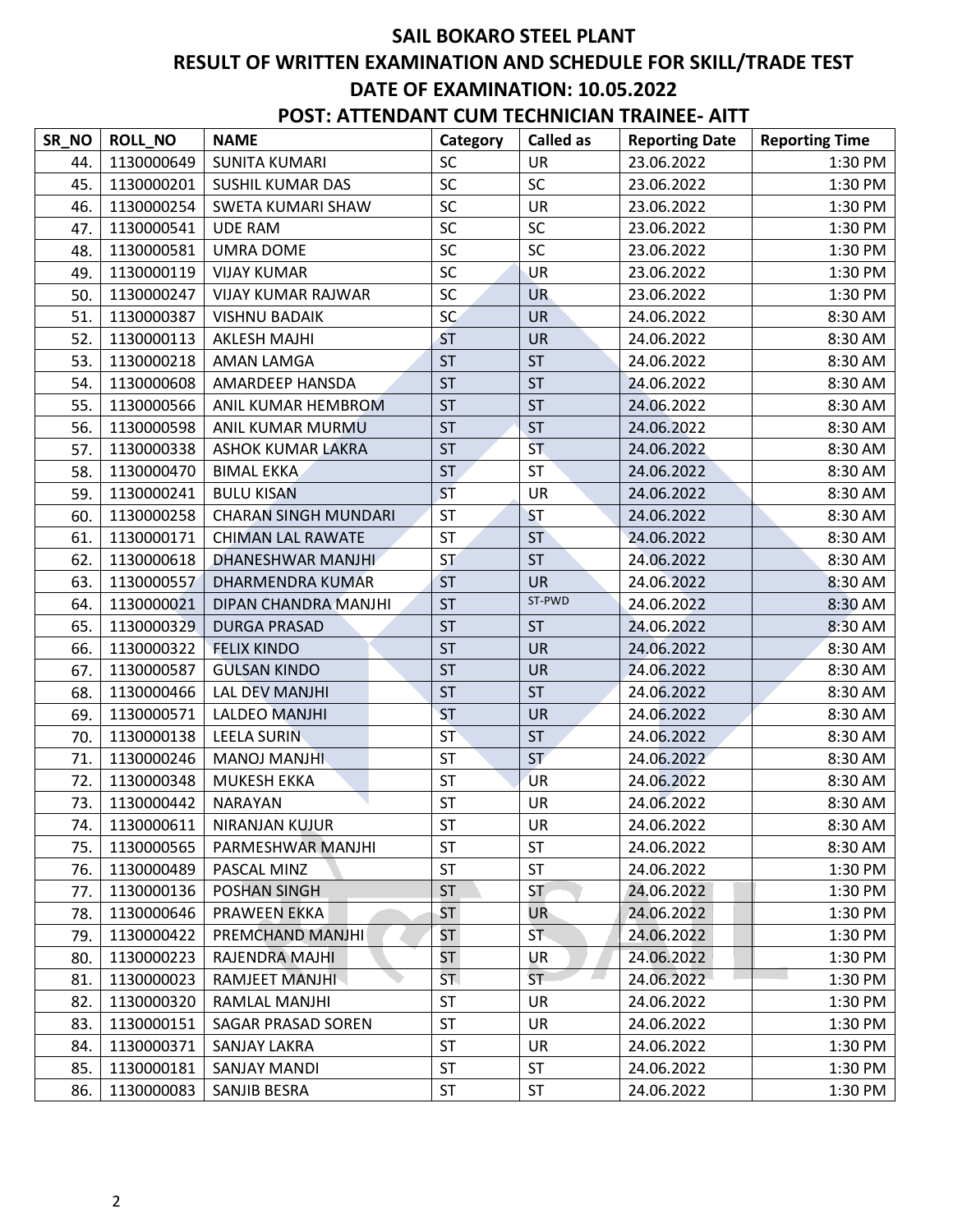| SR_NO | <b>ROLL_NO</b>  | <b>NAME</b>                   | Category       | <b>Called as</b> | <b>Reporting Date</b> | <b>Reporting Time</b> |
|-------|-----------------|-------------------------------|----------------|------------------|-----------------------|-----------------------|
| 87.   | 1130000394      | <b>SANJIT BECK</b>            | <b>ST</b>      | <b>ST</b>        | 24.06.2022            | 1:30 PM               |
| 88.   | 1130000303      | SARITA KUMARI MARANDI         | <b>ST</b>      | <b>ST</b>        | 24.06.2022            | 1:30 PM               |
| 89.   | 1130000111      | SASHI BHUSHAN XALXO           | <b>ST</b>      | <b>ST</b>        | 24.06.2022            | 1:30 PM               |
| 90.   | 1130000272      | <b>SELESTIN LAKRA</b>         | <b>ST</b>      | <b>UR</b>        | 24.06.2022            | 1:30 PM               |
| 91.   | 1130000613      | SHIV KUMAR NETAM              | <b>ST</b>      | <b>ST</b>        | 24.06.2022            | 1:30 PM               |
| 92.   | 1130000563      | SHYAMLAL MURMU                | <b>ST</b>      | UR               | 24.06.2022            | 1:30 PM               |
| 93.   | 1130000115      | SONARAM MURMU                 | <b>ST</b>      | <b>ST</b>        | 24.06.2022            | 1:30 PM               |
| 94.   | 1130000543      | <b>SUBHASH MANJHI</b>         | <b>ST</b>      | <b>UR</b>        | 24.06.2022            | 1:30 PM               |
| 95.   | 1130000166      | SUBODH KANT MURMU             | <b>ST</b>      | <b>ST</b>        | 24.06.2022            | 1:30 PM               |
| 96.   | 1130000440      | SUDARSAN MAJHI                | <b>ST</b>      | <b>UR</b>        | 24.06.2022            | 1:30 PM               |
| 97.   | 1130000452      | <b>SUDHIR MANJHI</b>          | <b>ST</b>      | <b>ST</b>        | 24.06.2022            | 1:30 PM               |
| 98.   | 1130000052      | <b>SUKHDEO MURMU</b>          | <b>ST</b>      | <b>ST</b>        | 24.06.2022            | 1:30 PM               |
| 99.   | 1130000088      | <b>SUMIT EKKA</b>             | <b>ST</b>      | <b>UR</b>        | 24.06.2022            | 1:30 PM               |
| 100.  | 1130000457      | <b>SUNIL MURMU</b>            | <b>ST</b>      | <b>UR</b>        | 24.06.2022            | 1:30 PM               |
| 101.  | 1130000554      | <b>SUSANTA MINZ</b>           | <b>ST</b>      | <b>UR</b>        | 25.06.2022            | 8:30 AM               |
| 102.  | 1130000401      | <b>TURAM BIRUA</b>            | <b>ST</b>      | <b>UR</b>        | 25.06.2022            | 8:30 AM               |
| 103.  | 1130000537      | <b>UMESH KUMAR</b>            | <b>ST</b>      | <b>ST</b>        | 25.06.2022            | 8:30 AM               |
| 104.  | 1130000239      | <b>WILSON MINZ</b>            | <b>ST</b>      | UR <sup></sup>   | 25.06.2022            | 8:30 AM               |
| 105.  | 1130000564      | <b>ABI CHOUDHURY</b>          | <b>OBC-NCL</b> | <b>UR</b>        | 25.06.2022            | 8:30 AM               |
| 106.  | 1130000148      | AJAY KUMAR MOHANTO            | <b>OBC-NCL</b> | <b>OBC-NCL</b>   | 25.06.2022            | 8:30 AM               |
| 107.  | 1130000066      | <b>AJIT KUMAR</b>             | <b>OBC-NCL</b> | <b>OBC-NCL</b>   | 25.06.2022            | 8:30 AM               |
| 108.  | 1130000556      | AKHLESH KUMAR MANDAL          | <b>OBC-NCL</b> | <b>OBC-NCL</b>   | 25.06.2022            | 8:30 AM               |
| 109.  | 1130000197      | <b>AKSAY KUMAR ANTH</b>       | <b>OBC-NCL</b> | <b>UR</b>        | 25.06.2022            | 8:30 AM               |
| 110.  | 1130000311      | <b>AKSHAY CHAR</b>            | <b>OBC-NCL</b> | <b>UR</b>        | 25.06.2022            | 8:30 AM               |
| 111.  | 1130000654      | <b>ALOK YADAV</b>             | <b>OBC-NCL</b> | <b>OBC-NCL</b>   | 25.06.2022            | 8:30 AM               |
| 112.  | 1130000605      | <b>AMIT KUMAR GORAI</b>       | <b>OBC-NCL</b> | <b>UR</b>        | 25.06.2022            | 8:30 AM               |
| 113.  | 1130000336      | <b>AMIT KUMAR SINGH</b>       | <b>OBC-NCL</b> | <b>UR</b>        | 25.06.2022            | 8:30 AM               |
| 114.  | 1130000139      | ANIL KUMAR SAHU               | <b>OBC-NCL</b> | <b>UR</b>        | 25.06.2022            | 8:30 AM               |
|       | 115. 1130000099 | <b>ANITA KUMARI</b>           | <b>OBC-NCL</b> | <b>UR</b>        | 25.06.2022            | 8:30 AM               |
| 116.  | 1130000073      | ARJUN KUMAR MANDAL            | OBC-NCL        | OBC-NCL-PWD      | 25.06.2022            | 8:30 AM               |
|       | 117. 1130000058 | <b>ASHA KUMARI</b>            | OBC-NCL        | OBC-NCL          | 25.06.2022            | 8:30 AM               |
|       | 118. 1130000205 | ASHA KUMARI                   | OBC-NCL        | OBC-NCL          | 25.06.2022            | 8:30 AM               |
|       | 119. 1130000275 | <b>ASHOK KUMAR</b>            | <b>OBC-NCL</b> | UR.              | 25.06.2022            | 8:30 AM               |
| 120.  | 1130000122      | <b>ASHOK KUMAR MANDAL</b>     | <b>OBC-NCL</b> | <b>OBC-NCL</b>   | 25.06.2022            | 8:30 AM               |
| 121.  | 1130000573      | ASHWANI KUMAR SAHU            | <b>OBC-NCL</b> | UR-              | 25.06.2022            | 8:30 AM               |
| 122.  | 1130000047      | <b>BAID NATH GOPE</b>         | <b>OBC-NCL</b> | OBC-NCL-PWD      | 25.06.2022            | 8:30 AM               |
|       | 123. 1130000039 | <b>BAIDYA NATH SINGH</b>      | <b>OBC-NCL</b> | <b>OBC-NCL</b>   | 25.06.2022            | 8:30 AM               |
| 124.  | 1130000627      | <b>BAJRANG KUMAR RAJBAHAR</b> | <b>OBC-NCL</b> | UR.              | 25.06.2022            | 8:30 AM               |
| 125.  | 1130000368      | <b>BANSI MANDAL</b>           | <b>OBC-NCL</b> | <b>OBC-NCL</b>   | 25.06.2022            | 8:30 AM               |
|       | 126. 1130000416 | <b>BINOD GOPE</b>             | <b>OBC-NCL</b> | <b>UR</b>        | 25.06.2022            | 1:30 PM               |
| 127.  | 1130000415      | <b>BIPIN SAHU</b>             | OBC-NCL        | UR               | 25.06.2022            | 1:30 PM               |
|       | 128. 1130000454 | <b>CHANDAN KUMAR SAHOO</b>    | OBC-NCL        | UR               | 25.06.2022            | 1:30 PM               |
|       | 129. 1130000395 | CHHUTU KUMAR MAHTO            | OBC-NCL        | UR               | 25.06.2022            | 1:30 PM               |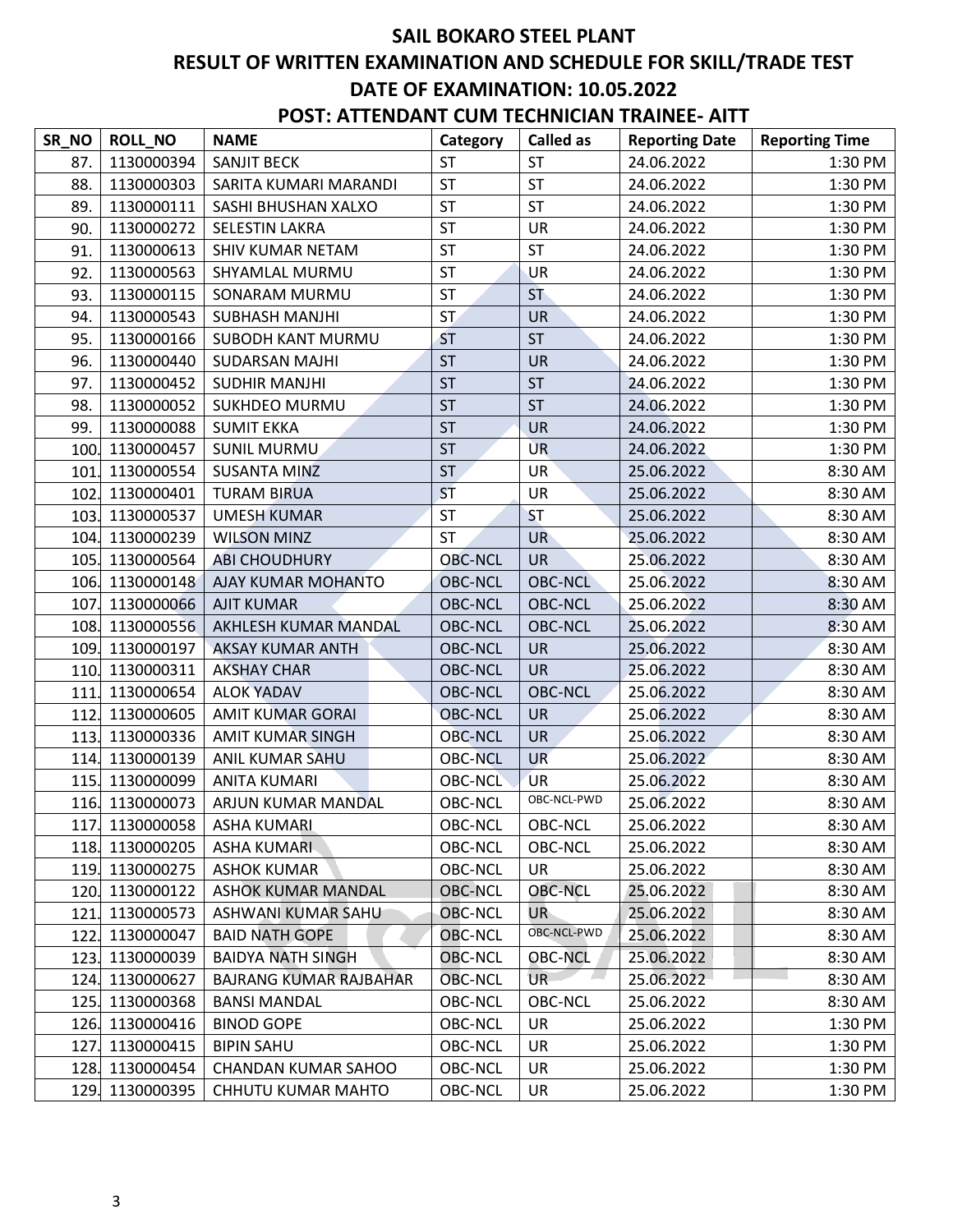| <b>POST: ATTENDANT CUM TECHNICIAN TRAINEE- AITT</b> |                 |                     |          |                  |                       |                       |  |  |
|-----------------------------------------------------|-----------------|---------------------|----------|------------------|-----------------------|-----------------------|--|--|
| SR NO                                               | <b>ROLL NO</b>  | <b>NAME</b>         | Category | <b>Called as</b> | <b>Reporting Date</b> | <b>Reporting Time</b> |  |  |
|                                                     | 130. 1130000315 | DAMBARUDHAR MAHATO  | OBC-NCL  | OBC-NCL          | 25.06.2022            | $1:30$ PM             |  |  |
|                                                     | 131. 1130000515 | DEBASIS MAJEE       | OBC-NCL  | UR               | 25.06.2022            | 1:30 PM               |  |  |
|                                                     | 132. 1130000418 | DEEPAK KUMAR MAHATO | OBC-NCL  | UR               | 25.06.2022            | 1:30 PM               |  |  |

|      | 131, 1130000515 | <b>DEBASIS MAJEE</b>       | OBC-NCL        | UR.            | 25.06.2022 | $1:30$ PM |
|------|-----------------|----------------------------|----------------|----------------|------------|-----------|
| 132. | 1130000418      | DEEPAK KUMAR MAHATO        | <b>OBC-NCL</b> | <b>UR</b>      | 25.06.2022 | 1:30 PM   |
|      | 133. 1130000022 | DHARMENDRA CHOUDHARY       | OBC-NCL        | OBC-NCL        | 25.06.2022 | 1:30 PM   |
| 134. | 1130000155      | DILLIP KUMAR SAHOO         | OBC-NCL        | UR             | 25.06.2022 | 1:30 PM   |
| 135. | 1130000027      | <b>GANDHI PRASAD</b>       | <b>OBC-NCL</b> | <b>OBC-NCL</b> | 25.06.2022 | 1:30 PM   |
| 136. | 1130000204      | <b>GANESH GOPE</b>         | <b>OBC-NCL</b> | UR.            | 25.06.2022 | 1:30 PM   |
| 137. | 1130000063      | <b>GULAM KHAWAZA</b>       | OBC-NCL        | <b>OBC-NCL</b> | 25.06.2022 | 1:30 PM   |
| 138. | 1130000450      | <b>INDALA NARAYANA RAO</b> | <b>OBC-NCL</b> | <b>OBC-NCL</b> | 25.06.2022 | 1:30 PM   |
| 139. | 1130000525      | <b>INDU GOPE</b>           | <b>OBC-NCL</b> | <b>OBC-NCL</b> | 25.06.2022 | 1:30 PM   |
| 140. | 1130000208      | <b>JYOTI KUMARI</b>        | <b>OBC-NCL</b> | <b>UR</b>      | 25.06.2022 | 1:30 PM   |
| 141. | 1130000358      | <b>KANHAIYA</b>            | <b>OBC-NCL</b> | <b>OBC-NCL</b> | 25.06.2022 | 1:30 PM   |
| 142. | 1130000060      | <b>KAPILDEV MAHTO</b>      | OBC-NCL        | <b>OBC-NCL</b> | 25.06.2022 | 1:30 PM   |
| 143. | 1130000433      | <b>KAVITA KUMARI</b>       | <b>OBC-NCL</b> | <b>UR</b>      | 25.06.2022 | 1:30 PM   |
| 144. | 1130000427      | <b>KHALID IMRAN</b>        | <b>OBC-NCL</b> | <b>UR</b>      | 25.06.2022 | 1:30 PM   |
| 145. | 1130000437      | <b>KOMAL PRASAD</b>        | <b>OBC-NCL</b> | OBC-NCL        | 25.06.2022 | 1:30 PM   |
| 146. | 1130000634      | <b>KULDEEP KUMAR</b>       | <b>OBC-NCL</b> | <b>OBC-NCL</b> | 25.06.2022 | 1:30 PM   |
| 147. | 1130000109      | LAXMIDHAR MOHAKUD          | <b>OBC-NCL</b> | <b>OBC-NCL</b> | 25.06.2022 | 1:30 PM   |
| 148. | 1130000641      | <b>LINGARAJ NAYAK</b>      | <b>OBC-NCL</b> | <b>UR</b>      | 25.06.2022 | 1:30 PM   |
| 149. | 1130000572      | MAHAVIR KANT SHARMA        | <b>OBC-NCL</b> | <b>UR</b>      | 25.06.2022 | 1:30 PM   |
|      | 150. 1130000331 | <b>MAHENDRA PRASAD</b>     | <b>OBC-NCL</b> | <b>OBC-NCL</b> | 25.06.2022 | 1:30 PM   |
| 151. | 1130000070      | <b>MANTU MAHTO</b>         | <b>OBC-NCL</b> | <b>OBC-NCL</b> | 27.06.2022 | 8:30 AM   |
| 152. | 1130000092      | MD ARSHAD HUSSAIN          | <b>OBC-NCL</b> | <b>OBC-NCL</b> | 27.06.2022 | 8:30 AM   |
| 153. | 1130000666      | <b>MD ASLAM HUSSAIN</b>    | OBC-NCL        | <b>OBC-NCL</b> | 27.06.2022 | 8:30 AM   |
| 154. | 1130000473      | MD QUAMRUL ZAMA ANSARI     | <b>OBC-NCL</b> | <b>OBC-NCL</b> | 27.06.2022 | 8:30 AM   |
| 155. | 1130000656      | MD SHAHBAZ ALAM            | <b>OBC-NCL</b> | <b>UR</b>      | 27.06.2022 | 8:30 AM   |
| 156. | 1130000453      | MITHLESH KUMAR             | <b>OBC-NCL</b> | <b>UR</b>      | 27.06.2022 | 8:30 AM   |
| 157. | 1130000432      | <b>MITHUN SHARMA</b>       | <b>OBC-NCL</b> | <b>OBC-NCL</b> | 27.06.2022 | 8:30 AM   |
| 158. | 1130000632      | <b>MODDSAR NAZAR</b>       | <b>OBC-NCL</b> | <b>OBC-NCL</b> | 27.06.2022 | 8:30 AM   |
| 159. | 1130000369      | <b>MOHAN KUMAR SAHU</b>    | OBC-NCL        | <b>UR</b>      | 27.06.2022 | 8:30 AM   |
| 160. | 1130000462      | MRINAL RANJAN PRAMANICK    | OBC-NCL        | OBC-NCL        | 27.06.2022 | 8:30 AM   |
| 161. | 1130000054      | MUNNA CHOUDHARY            | <b>OBC-NCL</b> | <b>OBC-NCL</b> | 27.06.2022 | 8:30 AM   |
|      | 162. 1130000184 | NILANCHALA MAHARANA        | OBC-NCL        | UR             | 27.06.2022 | 8:30 AM   |
| 163. | 1130000390      | <b>NILESH BARIK</b>        | <b>OBC-NCL</b> | UR             | 27.06.2022 | 8:30 AM   |
| 164. | 1130000250      | <b>NIRMAL KUMAR</b>        | <b>OBC-NCL</b> | <b>OBC-NCL</b> | 27.06.2022 | 8:30 AM   |
| 165. | 1130000255      | <b>PAILA SURESH</b>        | <b>OBC-NCL</b> | <b>OBC-NCL</b> | 27.06.2022 | 8:30 AM   |
| 166. | 1130000161      | PARAMESWAR PRADHAN         | <b>OBC-NCL</b> | UR             | 27.06.2022 | 8:30 AM   |
| 167. | 1130000607      | PARVEEN KUMAR BARNWAL      | <b>OBC-NCL</b> | OBC-NCL        | 27.06.2022 | 8:30 AM   |
| 168. | 1130000191      | PAWAN KUMAR                | <b>OBC-NCL</b> | UR             | 27.06.2022 | 8:30 AM   |
| 169. | 1130000038      | POONAM KUMARI              | OBC-NCL        | <b>OBC-NCL</b> | 27.06.2022 | 8:30 AM   |
| 170. | 1130000145      | PRADEEP KUMAR YADAV        | OBC-NCL        | UR             | 27.06.2022 | 8:30 AM   |
| 171. | 1130000044      | PRAMOD KUMAR SINGH         | OBC-NCL        | <b>OBC-NCL</b> | 27.06.2022 | 8:30 AM   |
| 172. | 1130000050      | RAJENDRA PRASAD GUPTA      | OBC-NCL        | <b>OBC-NCL</b> | 27.06.2022 | 8:30 AM   |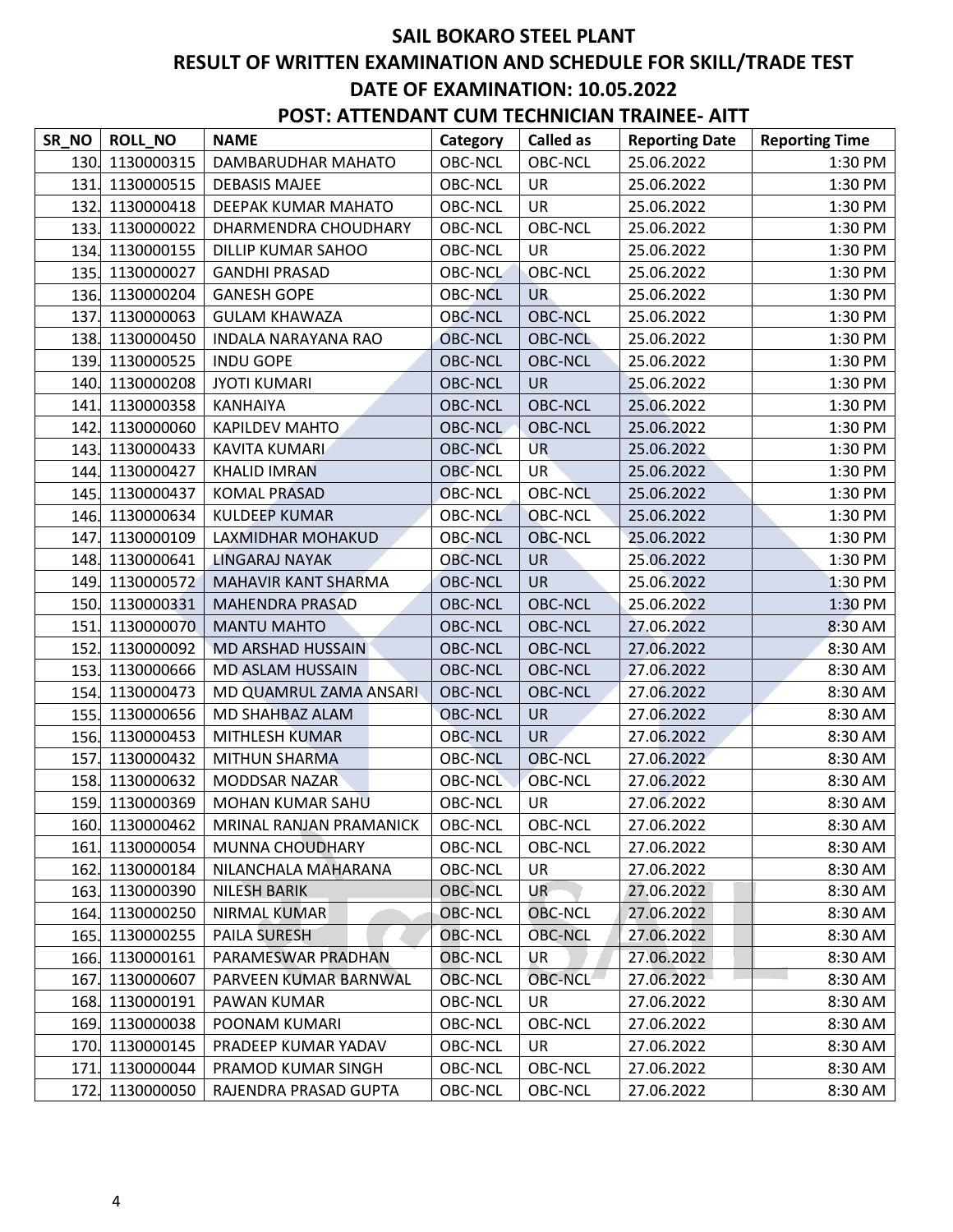| SR_NO | <b>ROLL_NO</b>  | <b>NAME</b>                | Category       | <b>Called as</b> | <b>Reporting Date</b> | <b>Reporting Time</b> |
|-------|-----------------|----------------------------|----------------|------------------|-----------------------|-----------------------|
| 173.  | 1130000402      | <b>RAJESH DUTTA</b>        | <b>OBC-NCL</b> | <b>OBC-NCL</b>   | 27.06.2022            | 8:30 AM               |
| 174.  | 1130000386      | RAMESH KUMAR KARSH         | <b>OBC-NCL</b> | <b>OBC-NCL</b>   | 27.06.2022            | 8:30 AM               |
| 175.  | 1130000062      | RAMESH KUMAR SINGH         | <b>OBC-NCL</b> | OBC-NCL          | 27.06.2022            | 8:30 AM               |
| 176.  | 1130000370      | <b>ROSHAN LAL SINGH</b>    | <b>OBC-NCL</b> | <b>OBC-NCL</b>   | 27.06.2022            | 1:30 PM               |
| 177.  | 1130000340      | SANCHITA KUMARI            | <b>OBC-NCL</b> | <b>OBC-NCL</b>   | 27.06.2022            | 1:30 PM               |
| 178.  | 1130000032      | <b>SANJAY KUMAR</b>        | OBC-NCL        | <b>OBC-NCL</b>   | 27.06.2022            | 1:30 PM               |
| 179.  | 1130000035      | <b>SANJAY KUMAR</b>        | <b>OBC-NCL</b> | OBC-NCL-PWD      | 27.06.2022            | 1:30 PM               |
| 180.  | 1130000319      | SANJEET KUMAR NAYAK        | <b>OBC-NCL</b> | <b>OBC-NCL</b>   | 27.06.2022            | 1:30 PM               |
| 181.  | 1130000593      | SANTOSH NARAYAN MAHATO     | <b>OBC-NCL</b> | <b>OBC-NCL</b>   | 27.06.2022            | 1:30 PM               |
| 182.  | 1130000478      | SANTU KARMAKAR             | <b>OBC-NCL</b> | <b>UR</b>        | 27.06.2022            | 1:30 PM               |
| 183.  | 1130000011      | SHAILESH KUMAR MAHTO       | <b>OBC-NCL</b> | OBC-NCL-PWD      | 27.06.2022            | 1:30 PM               |
| 184.  | 1130000486      | SHAMBHU KUMAR              | <b>OBC-NCL</b> | <b>OBC-NCL</b>   | 27.06.2022            | 1:30 PM               |
| 185.  | 1130000224      | SHAMI ALAM                 | OBC-NCL        | <b>UR</b>        | 27.06.2022            | 1:30 PM               |
| 186.  | 1130000365      | <b>SHANKAR SAO</b>         | <b>OBC-NCL</b> | <b>UR</b>        | 27.06.2022            | 1:30 PM               |
| 187.  | 1130000661      | SHASHIKANTA BEHERA         | <b>OBC-NCL</b> | <b>UR</b>        | 27.06.2022            | 1:30 PM               |
| 188.  | 1130000178      | <b>SONU YADAV</b>          | <b>OBC-NCL</b> | <b>UR</b>        | 27.06.2022            | 1:30 PM               |
| 189.  | 1130000602      | <b>SRIKANT KUMAR</b>       | <b>OBC-NCL</b> | <b>UR</b>        | 27.06.2022            | 1:30 PM               |
| 190.  | 1130000316      | <b>SUDARSHAN RANA</b>      | <b>OBC-NCL</b> | <b>UR</b>        | 27.06.2022            | 1:30 PM               |
| 191.  | 1130000173      | <b>SUKANTA KARAK</b>       | <b>OBC-NCL</b> | <b>UR</b>        | 27.06.2022            | 1:30 PM               |
| 192.  | 1130000592      | <b>SUNIL YADAV</b>         | OBC-NCL        | <b>UR</b>        | 27.06.2022            | 1:30 PM               |
| 193.  | 1130000059      | <b>SURAJ CHANDRA NAYAK</b> | <b>OBC-NCL</b> | OBC-NCL-PWD      | 27.06.2022            | 1:30 PM               |
| 194.  | 1130000589      | SUVASISH PARAMANIK         | <b>OBC-NCL</b> | <b>OBC-NCL</b>   | 27.06.2022            | 1:30 PM               |
| 195.  | 1130000576      | <b>TAJUDDIAN ANSARI</b>    | <b>OBC-NCL</b> | <b>OBC-NCL</b>   | 27.06.2022            | 1:30 PM               |
| 196.  | 1130000024      | <b>UMESH KUMAR MALAKAR</b> | <b>OBC-NCL</b> | <b>OBC-NCL</b>   | 27.06.2022            | 1:30 PM               |
| 197.  | 1130000484      | UTTAM KUMAR LAHERI         | <b>OBC-NCL</b> | <b>OBC-NCL</b>   | 27.06.2022            | 1:30 PM               |
| 198.  | 1130000220      | <b>VINAY KUMAR SINGH</b>   | <b>OBC-NCL</b> | <b>UR</b>        | 27.06.2022            | 1:30 PM               |
| 199.  | 1130000653      | <b>VINOD KUMAR YADAV</b>   | <b>OBC-NCL</b> | <b>UR</b>        | 27.06.2022            | 1:30 PM               |
| 200.  | 1130000597      | <b>VIVEK KUMAR</b>         | <b>OBC-NCL</b> | <b>UR</b>        | 27.06.2022            | 1:30 PM               |
| 201.  | 1130000227      | YOGENDRA NATH MAHATO       | <b>OBC-NCL</b> | <b>OBC-NCL</b>   | 28.06.2022            | 8:30 AM               |
| 202.  | 1130000529      | ABHIMANYU PANDA            | EWS            | <b>UR</b>        | 28.06.2022            | 8:30 AM               |
|       | 203. 1130000612 | RAVI NARAYAN TIWARI        | EWS            | UR               | 28.06.2022            | 8:30 AM               |
| 204.  | 1130000313      | AFTAB ALAM                 | UR             | UR               | 28.06.2022            | 8:30 AM               |
| 205.  | 1130000579      | AKUL MONDAL                | UR             | UR               | 28.06.2022            | 8:30 AM               |
| 206.  | 1130000325      | <b>AMARJEET PRADHAN</b>    | <b>UR</b>      | UR               | 28.06.2022            | 8:30 AM               |
| 207.  | 1130000350      | AMIT KUMAR PANDEY          | <b>UR</b>      | UR-              | 28.06.2022            | 8:30 AM               |
| 208.  | 1130000284      | ARBIND KUMAR SINGH         | UR             | UR.              | 28.06.2022            | 8:30 AM               |
| 209.  | 1130000551      | <b>ARUP ROY</b>            | UR             | UR               | 28.06.2022            | 8:30 AM               |
| 210.  | 1130000029      | <b>BABUL KUMAR</b>         | UR             | UR-PWD           | 28.06.2022            | 8:30 AM               |
| 211.  | 1130000293      | <b>BHULLA YADAV</b>        | <b>UR</b>      | <b>UR</b>        | 28.06.2022            | 8:30 AM               |
| 212.  | 1130000291      | <b>BIKASH SAHU</b>         | UR             | <b>UR</b>        | 28.06.2022            | 8:30 AM               |
| 213.  | 1130000460      | <b>BISWANATH SWAIN</b>     | UR             | UR               | 28.06.2022            | 8:30 AM               |
| 214.  | 1130000594      | <b>CHANDAN KUMAR</b>       | UR             | UR               | 28.06.2022            | 8:30 AM               |
| 215.  | 1130000127      | DEEPAK KUMAR               | UR             | UR               | 28.06.2022            | 8:30 AM               |